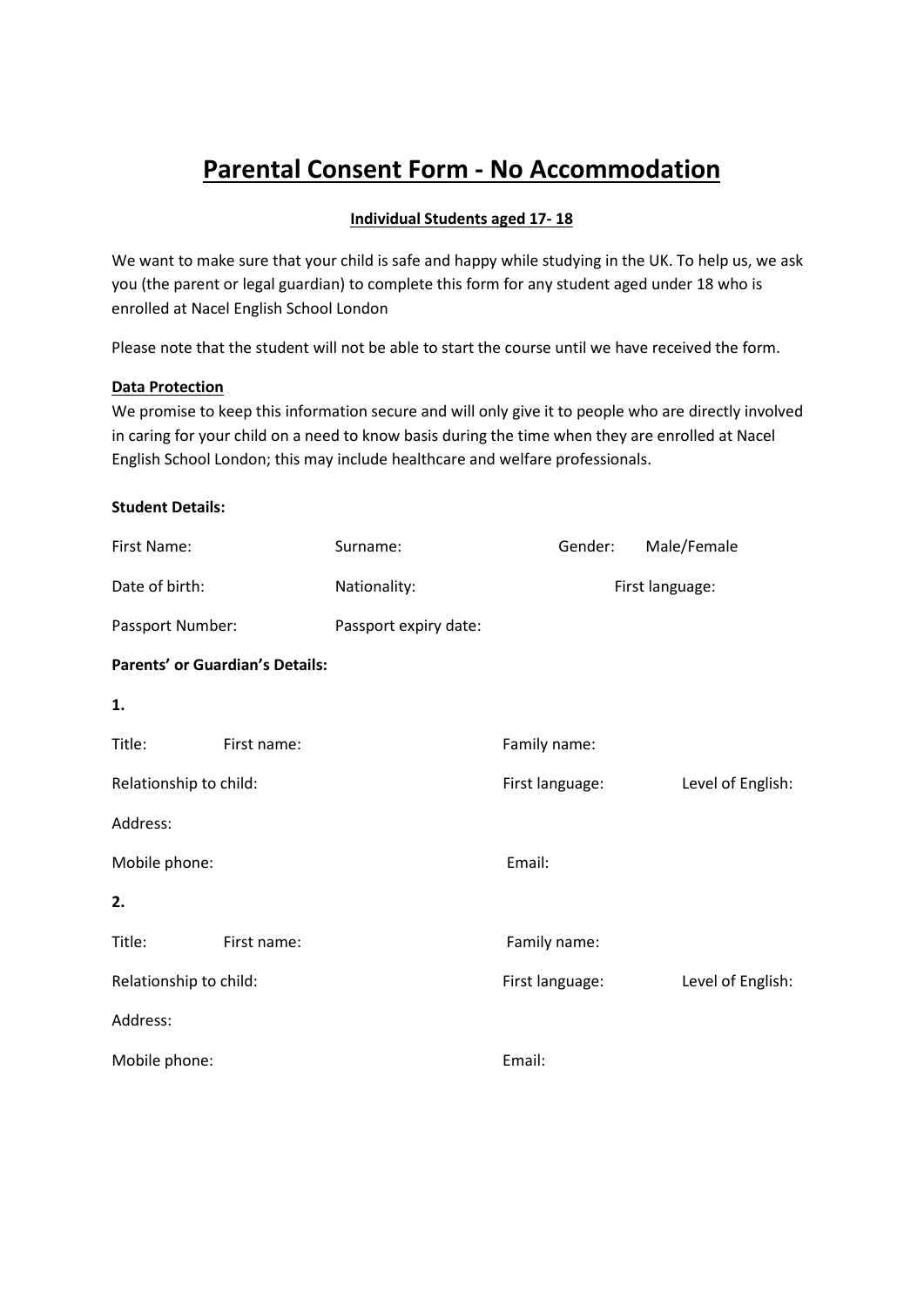#### $YES \sqcap NO \sqcap$

# I understand that my child will come into regular contact with other students over the age of 18 during class time and leisure time.

**Travel**

I give consent for my child to travel to the UK and study at Nacel English School London. I agree that my child can travel unaccompanied:

- to and from London at the start and end of their course. YES □ NO □
- between the school and his/her accommodation.  $YES \square NO \square$

\*We advise that student's book arrival and departure airport transfers through the school to take students directly to their accommodation.

# **Accommodation**

For students under 18, without a guardian in the UK, we advise students stay in homestay accommodation provided by the school. However, your enrolment form states that your child will stay with a family friend who will act as their UK Guardian. This person is responsible for the safety and care of your child.

Please can you provide the below information:

Name of responsible adult in the accommodation: Date of birth:

Relationship to the child:

Mobile phone: Email:

The named person above will be contacted to confirm their identity, to check the details of your child's stay and to ensure that that they are informed about their role as UK Guardian.

# **Leisure Activities**

I give permission for my child to go on any trips organised by Nacel English School London, where a member of staff is present.

I understand that there are British laws (e.g. related to smoking and drinking alcohol) that apply to people aged under 18. As a consequence, there may be some leisure activities which my son/daughter cannot take part in because of their age.

 $YES \sqcap NO \sqcap$ 

**English Course** I give consent for my child to travel to the UK and study at Nacel English School London.

Address: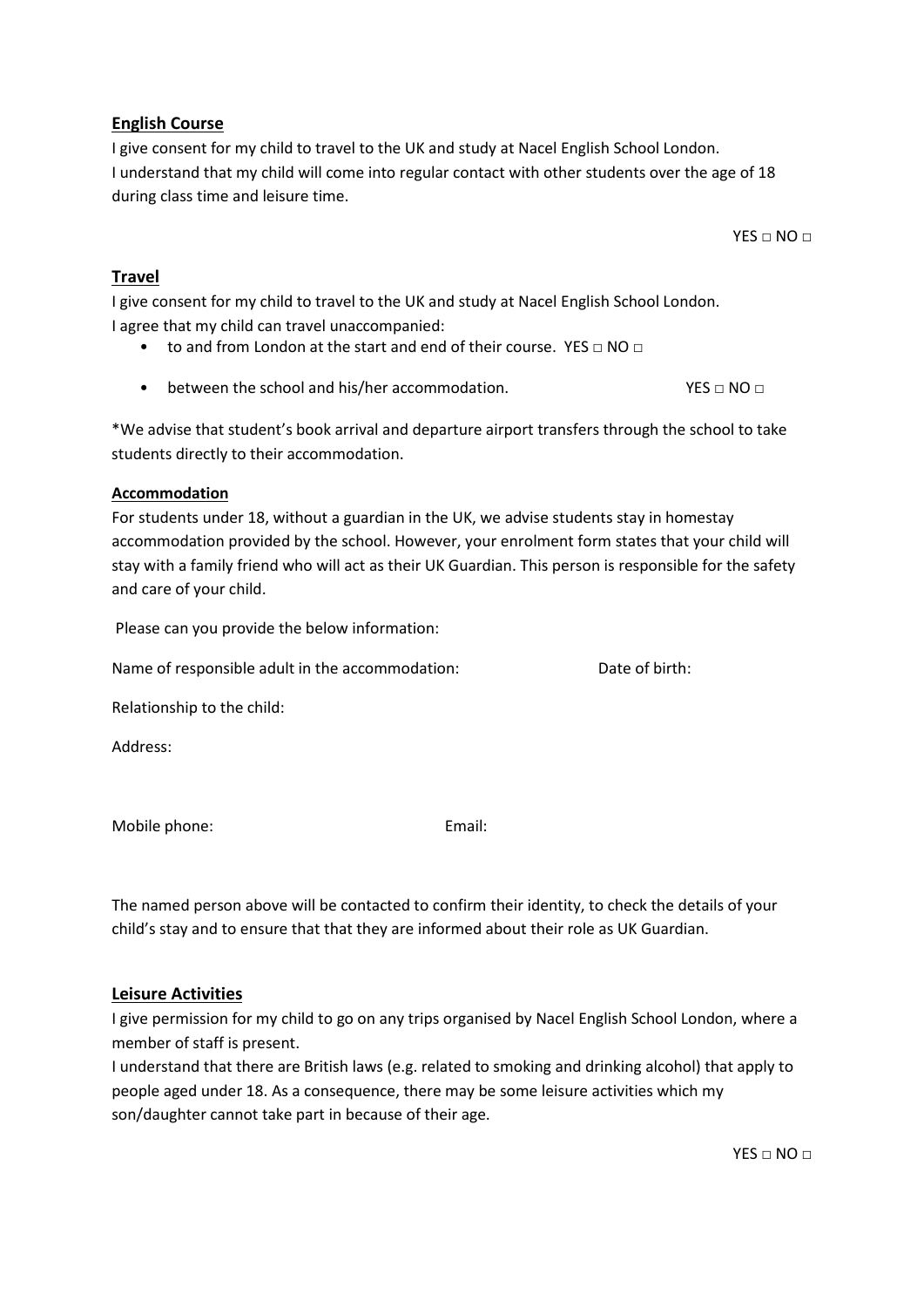### **Unsupervised Time**

I understand that my child will have unsupervised free time from when classes/activities finish until the time of their curfew (see above for curfew times).

I understand that my child will have unsupervised free time at the weekends until their curfew time, unless attending a school organised leisure activity.

Nacel English School London advertises and promotes external companies who run excursions in and outside of London. I understand that if my child chooses to attend such activities/excursions run by external companies this is considered unsupervised time and therefore the Nacel English School are not responsible for your child.

 $YES \sqcap NO \sqcap$ 

#### **Medical**

Please tell us about any medical problems. If we are not told in advance about a physical or mental condition, we reserve the right to terminate the student's course.

| Does your child have:                                                                       |                    |
|---------------------------------------------------------------------------------------------|--------------------|
| Asthma or bronchitis                                                                        | $YES \Box NO \Box$ |
| <b>Heart condition</b>                                                                      | $YES \Box NO \Box$ |
| Fits, fainting or blackouts                                                                 | $YES \Box NO \Box$ |
| Severe headaches                                                                            | $YES \Box NO \Box$ |
| <b>Diabetes</b>                                                                             | $YES \Box NO \Box$ |
| Allergies to known medicines                                                                | $YES \Box NO \Box$ |
| Other allergies e.g. materials, food, plasters                                              | $YES \Box NO \Box$ |
| <b>Travel sickness</b>                                                                      | $YES \Box NO \Box$ |
| Bed-wetting/incontinence                                                                    | $YES \Box NO \Box$ |
| Any mental health problems?<br>(including eating disorders, hyperactivity)                  | $YES \Box NO \Box$ |
| Is your child on regular medication?                                                        | $YES \Box NO \Box$ |
| Does your child require regular hospital treatment?                                         | $YES \Box NO \Box$ |
| Does your child take any medication which he/she will bring with them? YES $\Box$ NO $\Box$ |                    |
| Is there additional Information we should know about?                                       | $YES \Box NO \Box$ |
| If the answer to any of the questions above is YES, please give details:                    |                    |